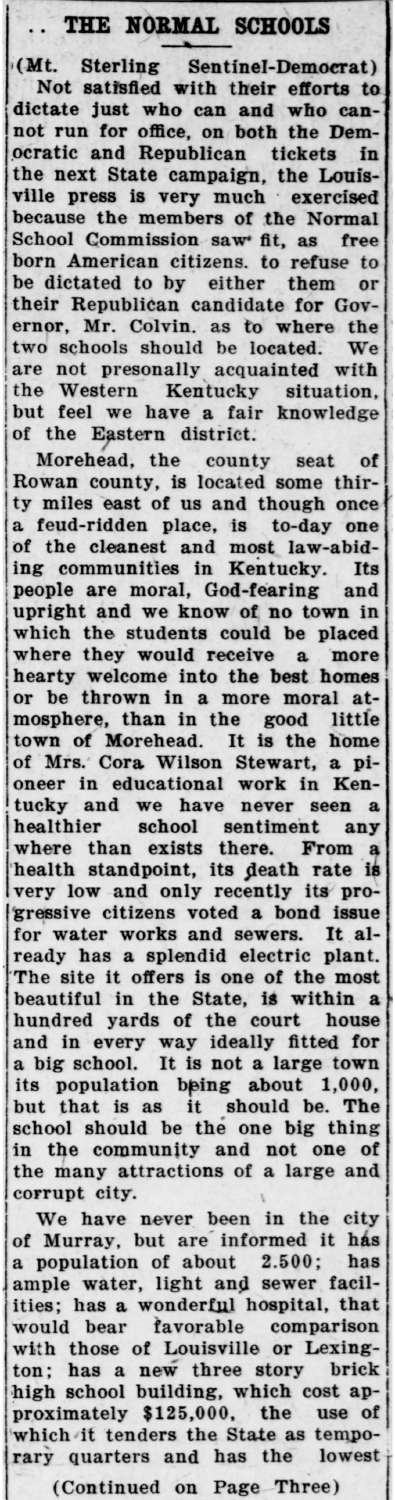## THE NORMAL SCHOOLS

(Continued from **Page 1)**  death rate of any county applying  $\frac{a}{b}$  for the school in that district. Its <sup>1</sup> people are the equal of any in the State and will leave no stone un- - turned to make the school an honor <sup>9</sup> to the Commonwealth.

Much has been said about the influence of Judge Allie W. Young, of Morehead, in the selection of  $f$  these two sites and the fact that he<br>is attenue for the fact that he is attorney for some coal corporations is seized upon and featured at  $\cdot$  length.  $\cdot$ 

Morehead is not in a mining dis-. trict and the corporations represen ted by him do business In the Big Sandy. The coal barons there  $\frac{1}{2}$  endorsed Paintsville, so the stories, wilfully false as they are, must fall with their own weight. • • • As a matter of fact, Judge Young was sick in a hospital in New Orleans and was not in Frankfort dur ing the entire session. These facts are known to the Louisville press, yet they continue to republish them  $\frac{1}{2}$  as if true. Of course, Judge Young and Mr. Wells have done all they honorably could for their respective towns and who would have done otherwise? With fifteen towns asking for the two schools, it is but natural that much dissatisfaction natura.<br>should arise.

It is significant. however, to note that all criticism instigated by the press has been aimed at the five • Commissioners appointed by Speaker Thompson. Two of those appointed by the Lieutenant Governor, though honorable men, were members of the educational survey and recom mended in writing that the proposed normal school in Eastern Kentucky be located "probably" in the Big Sandy. They thus. prejudged the applications of Morehead and West Liberty. \* \* \* If Morehead was so repulsive to them, they had an opportunity and in fact Mr. Wallen urged them to join him and name West Liberty, which could have been done with the sentiment on the commission already outspoken for West Liberty. We might also add here that West Liberty would have been an excellent location for such an institution.

1

,

Ē e

ı

Ĺ L

> There are many other things we could mention, but lack of space forbids, and these are merely mentioned to show the unfair and ruleor-ruin attitude assumed by the Louisville press. The talk of a special session of the Legislature is, in our judgment, silly and time will vindicate the wisdom of the Commission's actions.